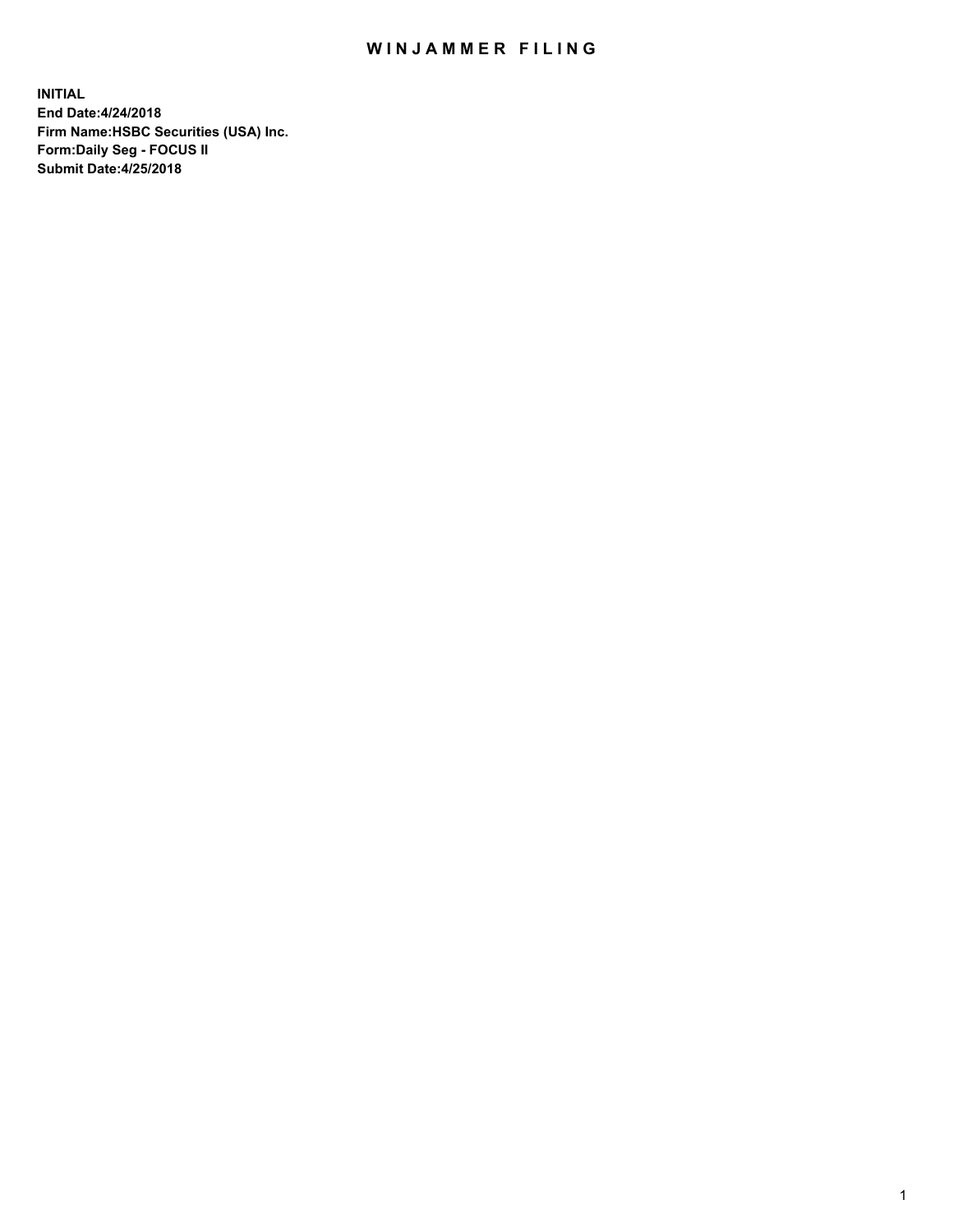## **INITIAL End Date:4/24/2018 Firm Name:HSBC Securities (USA) Inc. Form:Daily Seg - FOCUS II Submit Date:4/25/2018 Daily Segregation - Cover Page**

| Name of Company<br><b>Contact Name</b><br><b>Contact Phone Number</b><br><b>Contact Email Address</b>                                                                                                                                                                                                                         | <b>HSBC Securities (USA) Inc.</b><br><b>Michael Vacca</b><br>212-525-7951<br>michael.vacca@us.hsbc.com |
|-------------------------------------------------------------------------------------------------------------------------------------------------------------------------------------------------------------------------------------------------------------------------------------------------------------------------------|--------------------------------------------------------------------------------------------------------|
| FCM's Customer Segregated Funds Residual Interest Target (choose one):<br>a. Minimum dollar amount: ; or<br>b. Minimum percentage of customer segregated funds required:% ; or<br>c. Dollar amount range between: and; or<br>d. Percentage range of customer segregated funds required between: % and %.                      | 147,000,000<br><u>0</u><br><u>00</u><br>0 <sub>0</sub>                                                 |
| FCM's Customer Secured Amount Funds Residual Interest Target (choose one):<br>a. Minimum dollar amount: ; or<br>b. Minimum percentage of customer secured funds required:%; or<br>c. Dollar amount range between: and; or<br>d. Percentage range of customer secured funds required between: % and %.                         | 25,000,000<br><u>0</u><br><u>00</u><br>00                                                              |
| FCM's Cleared Swaps Customer Collateral Residual Interest Target (choose one):<br>a. Minimum dollar amount: ; or<br>b. Minimum percentage of cleared swaps customer collateral required:%; or<br>c. Dollar amount range between: and; or<br>d. Percentage range of cleared swaps customer collateral required between:% and%. | 95,000,000<br><u>0</u><br>0 <sub>0</sub><br>0 <sub>0</sub>                                             |

Attach supporting documents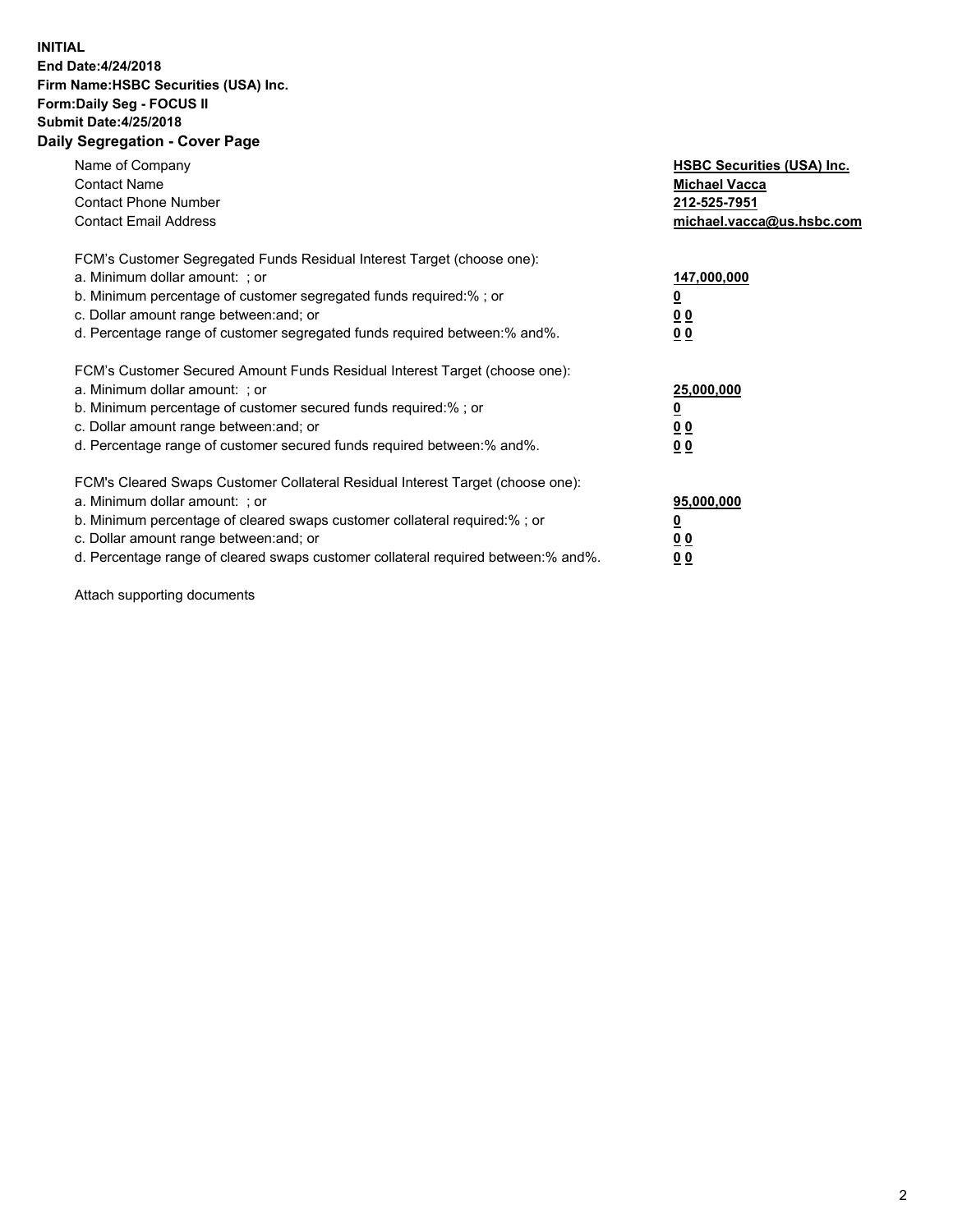**INITIAL End Date:4/24/2018 Firm Name:HSBC Securities (USA) Inc. Form:Daily Seg - FOCUS II Submit Date:4/25/2018 Daily Segregation - Secured Amounts**

Foreign Futures and Foreign Options Secured Amounts Amount required to be set aside pursuant to law, rule or regulation of a foreign government or a rule of a self-regulatory organization authorized thereunder **0** [7305] 1. Net ledger balance - Foreign Futures and Foreign Option Trading - All Customers A. Cash **82,885,945** [7315] B. Securities (at market) **87,832,838** [7317] 2. Net unrealized profit (loss) in open futures contracts traded on a foreign board of trade **-6,637,046** [7325] 3. Exchange traded options a. Market value of open option contracts purchased on a foreign board of trade **0** [7335] b. Market value of open contracts granted (sold) on a foreign board of trade **0** [7337] 4. Net equity (deficit) (add lines 1. 2. and 3.) **164,081,737** [7345] 5. Account liquidating to a deficit and account with a debit balances - gross amount **1,307,121** [7351] Less: amount offset by customer owned securities **-1,306,179** [7352] **942** [7354] 6. Amount required to be set aside as the secured amount - Net Liquidating Equity Method (add lines 4 and 5) **164,082,679** [7355] 7. Greater of amount required to be set aside pursuant to foreign jurisdiction (above) or line 6. **164,082,679** [7360] FUNDS DEPOSITED IN SEPARATE REGULATION 30.7 ACCOUNTS 1. Cash in banks A. Banks located in the United States **80,564,736** [7500] B. Other banks qualified under Regulation 30.7 **0** [7520] **80,564,736** [7530] 2. Securities A. In safekeeping with banks located in the United States **41,653,147** [7540] B. In safekeeping with other banks qualified under Regulation 30.7 **0** [7560] **41,653,147** [7570] 3. Equities with registered futures commission merchants A. Cash **0** [7580] B. Securities **0** [7590] C. Unrealized gain (loss) on open futures contracts **0** [7600] D. Value of long option contracts **0** [7610] E. Value of short option contracts **0** [7615] **0** [7620] 4. Amounts held by clearing organizations of foreign boards of trade A. Cash **0** [7640] B. Securities **0** [7650] C. Amount due to (from) clearing organization - daily variation **0** [7660] D. Value of long option contracts **0** [7670] E. Value of short option contracts **0** [7675] **0** [7680] 5. Amounts held by members of foreign boards of trade A. Cash **41,869,320** [7700] B. Securities **46,179,691** [7710] C. Unrealized gain (loss) on open futures contracts **-6,637,046** [7720] D. Value of long option contracts **0** [7730] E. Value of short option contracts **0** [7735] **81,411,965** [7740] 6. Amounts with other depositories designated by a foreign board of trade **0** [7760] 7. Segregated funds on hand **0** [7765] 8. Total funds in separate section 30.7 accounts **203,629,848** [7770] 9. Excess (deficiency) Set Aside for Secured Amount (subtract line 7 Secured Statement Page 1 from Line 8) **39,547,169** [7380] 10. Management Target Amount for Excess funds in separate section 30.7 accounts **25,000,000** [7780] 11. Excess (deficiency) funds in separate 30.7 accounts over (under) Management Target **14,547,169** [7785]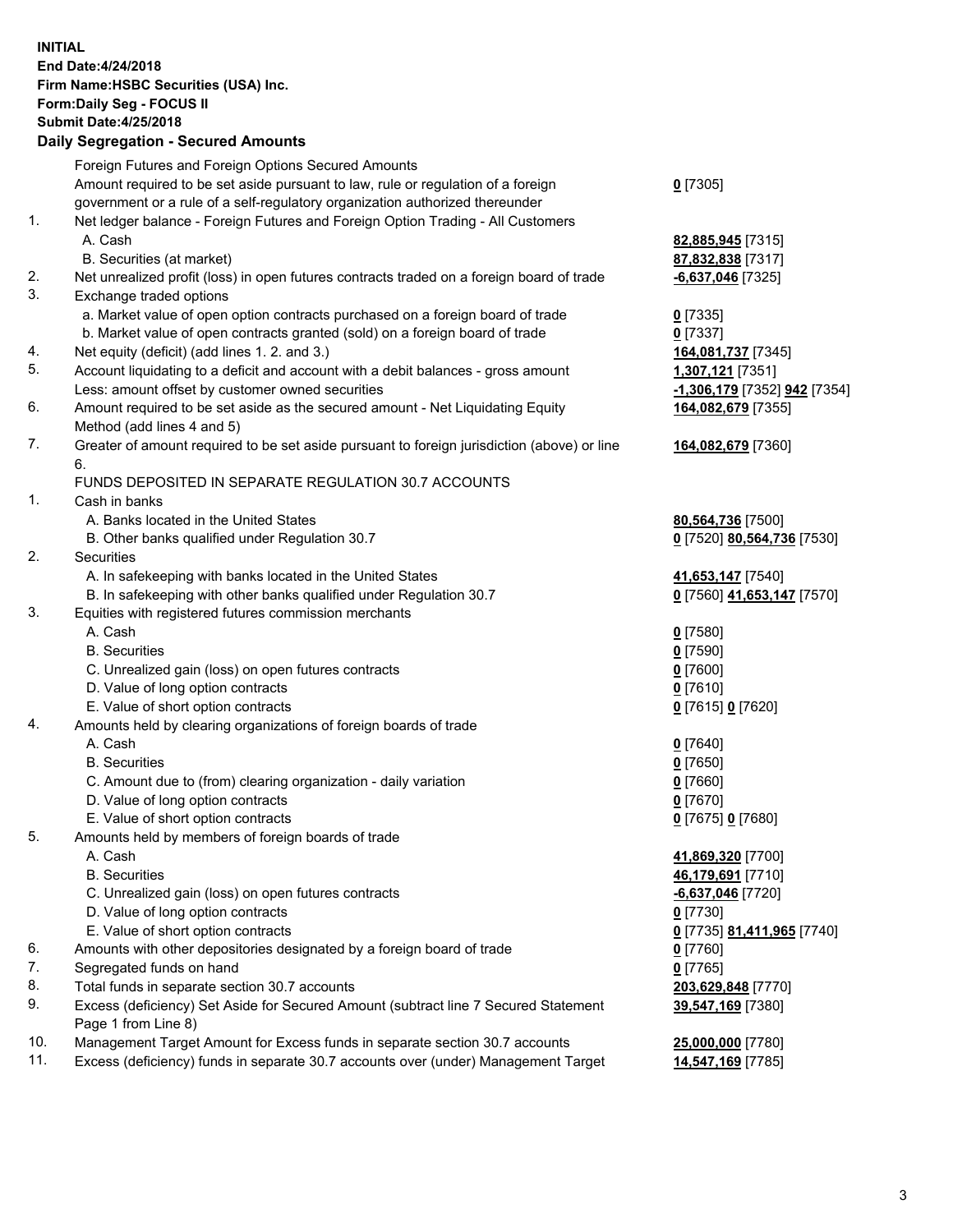**INITIAL End Date:4/24/2018 Firm Name:HSBC Securities (USA) Inc. Form:Daily Seg - FOCUS II Submit Date:4/25/2018 Daily Segregation - Segregation Statement** SEGREGATION REQUIREMENTS(Section 4d(2) of the CEAct) 1. Net ledger balance A. Cash **486,769,790** [7010] B. Securities (at market) **1,294,110,785** [7020] 2. Net unrealized profit (loss) in open futures contracts traded on a contract market **-265,299,785** [7030] 3. Exchange traded options A. Add market value of open option contracts purchased on a contract market **315,439,588** [7032] B. Deduct market value of open option contracts granted (sold) on a contract market **-71,349,062** [7033] 4. Net equity (deficit) (add lines 1, 2 and 3) **1,759,671,316** [7040] 5. Accounts liquidating to a deficit and accounts with debit balances - gross amount **53,212,747** [7045] Less: amount offset by customer securities **-53,212,673** [7047] **74** [7050] 6. Amount required to be segregated (add lines 4 and 5) **1,759,671,390** [7060] FUNDS IN SEGREGATED ACCOUNTS 7. Deposited in segregated funds bank accounts A. Cash **41,612,674** [7070] B. Securities representing investments of customers' funds (at market) **0** [7080] C. Securities held for particular customers or option customers in lieu of cash (at market) **236,271,564** [7090] 8. Margins on deposit with derivatives clearing organizations of contract markets A. Cash **419,340,146** [7100] B. Securities representing investments of customers' funds (at market) **0** [7110] C. Securities held for particular customers or option customers in lieu of cash (at market) **1,008,023,231** [7120] 9. Net settlement from (to) derivatives clearing organizations of contract markets **-91,189,167** [7130] 10. Exchange traded options A. Value of open long option contracts **315,439,588** [7132] B. Value of open short option contracts **-71,349,062** [7133] 11. Net equities with other FCMs A. Net liquidating equity **9,825,056** [7140] B. Securities representing investments of customers' funds (at market) **0** [7160] C. Securities held for particular customers or option customers in lieu of cash (at market) **0** [7170] 12. Segregated funds on hand **49,815,990** [7150] 13. Total amount in segregation (add lines 7 through 12) **1,917,790,020** [7180] 14. Excess (deficiency) funds in segregation (subtract line 6 from line 13) **158,118,630** [7190] 15. Management Target Amount for Excess funds in segregation **147,000,000** [7194]

16. Excess (deficiency) funds in segregation over (under) Management Target Amount Excess

**11,118,630** [7198]